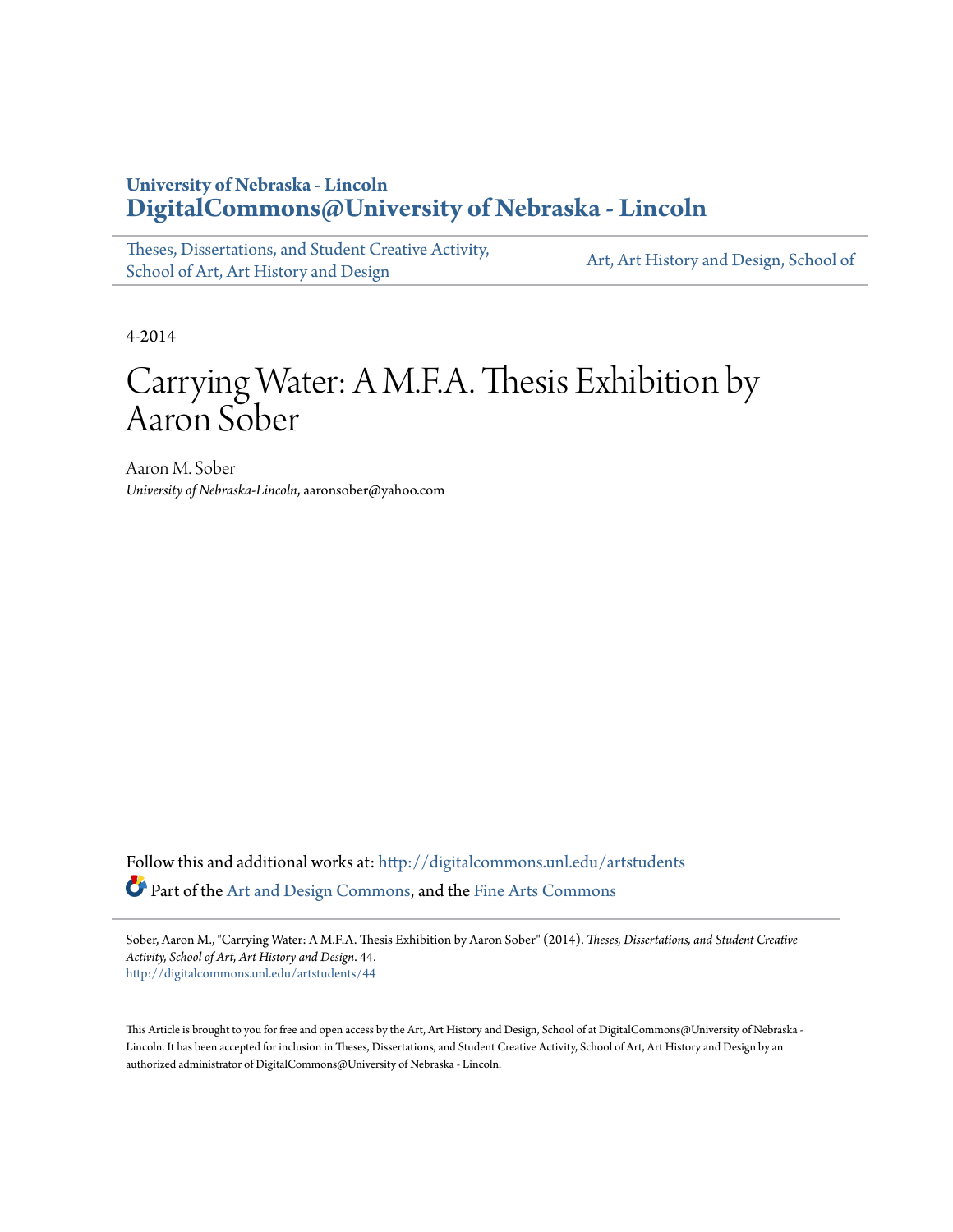# CARRYING WATER

by

Aaron Sober

## A THESIS

Presented to the Faculty of The Graduate College at the University of Nebraska In Partial Fulfillment of Requirements For the Degree of Master of Fine Arts

Major: Art

Under the Supervision of Professor Peter Pinnell

Lincoln, Nebraska

April, 2014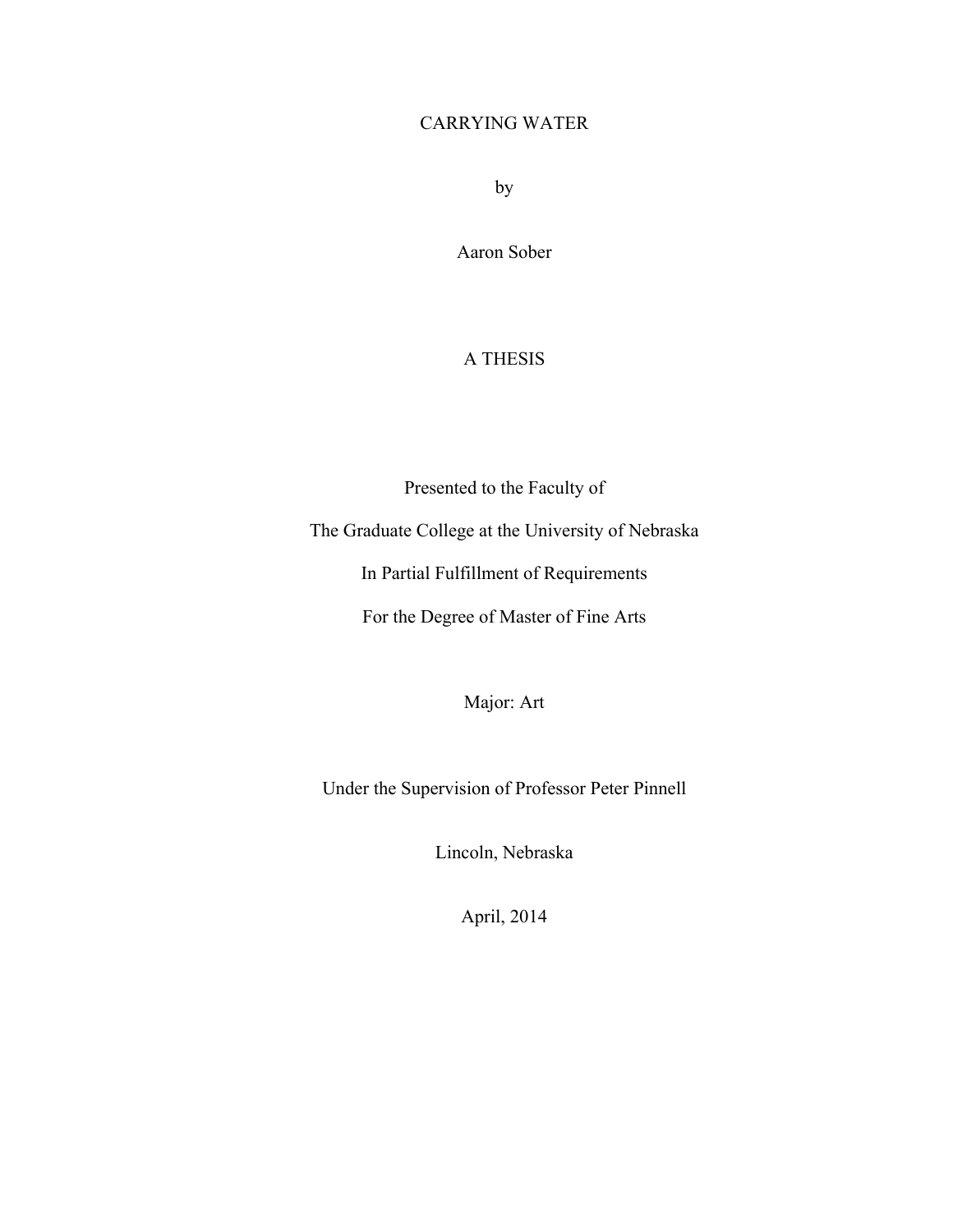### CARRYING WATER

### Aaron Sober, M.F.A.

### University of Nebraska, 2014

Advisor: Peter Pinnell

For all of us, everyday life is punctuated by moments of victory, defeat, pride, and vulnerability. The process of welcoming gain and tolerating loss is a basic lesson in proportionality. My work is a personal reckoning with the contradictions that define this very human experience. Through animal imagery, symbol, and metaphor I explore the unpredictable circumstances that form a life lived.

We engage with, and understand our own place in the world through stories. By doing so, the avatars we create reflect the scope of our experiences, both sublime and damaged. The animal protagonists who inhabit my work are placeholders in my own personal narrative. They act as I do: sometimes facing challenges with resolve, at other times disarmed by circumstance.

In life, misfortune can strike with apparent randomness. Our strength is tested by loss, the failings of our own physical bodies, and the other countless demands of the day to day. Although the chains which bind us to the human condition are far different than the bridling of a mule, the will to shake free of the harness, either actual or metaphorical, is basic. Animals are used in my work to describe a human corollary and provoke feelings of vulnerability, powerlessness, and calamity. By placing them in impossible and dangerous situations, I avoid the trappings of sentimentality. My work describes an imperfect world. However, I allude to the hopeful: Flags and banners symbolize a pride and self-identification amidst the wreckage. There remains an admirable grace in tools that are broken, patched, and put to rest after their labor is complete. The contradictions found in both nature and the human experience guides my work.

The symbols and images I select are meant to create a language that expresses a *Rural Noir*. An established genre in literature, *Rural Noir* describes the hardscrabble, gothic, and punishing environment that can occur far from the last stoplight or gas station. This place, of promises broken and the threat of violence, locates my work